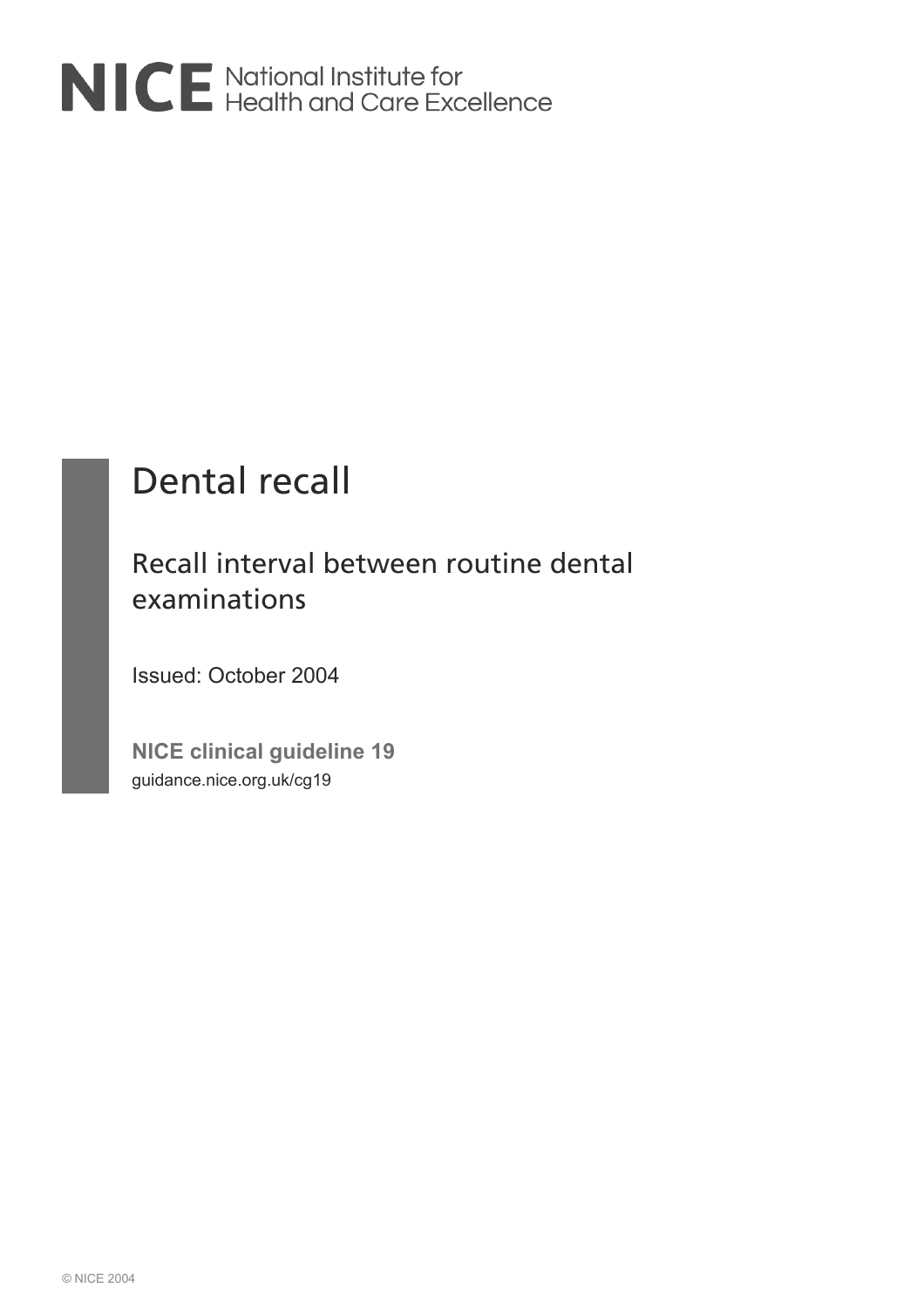$\mathcal{L}^{\mathcal{L}}$ 

### **Contents**

| Appendix D: NHS England clinical care pathways: overview of oral health assessment and |  |
|----------------------------------------------------------------------------------------|--|
|                                                                                        |  |
|                                                                                        |  |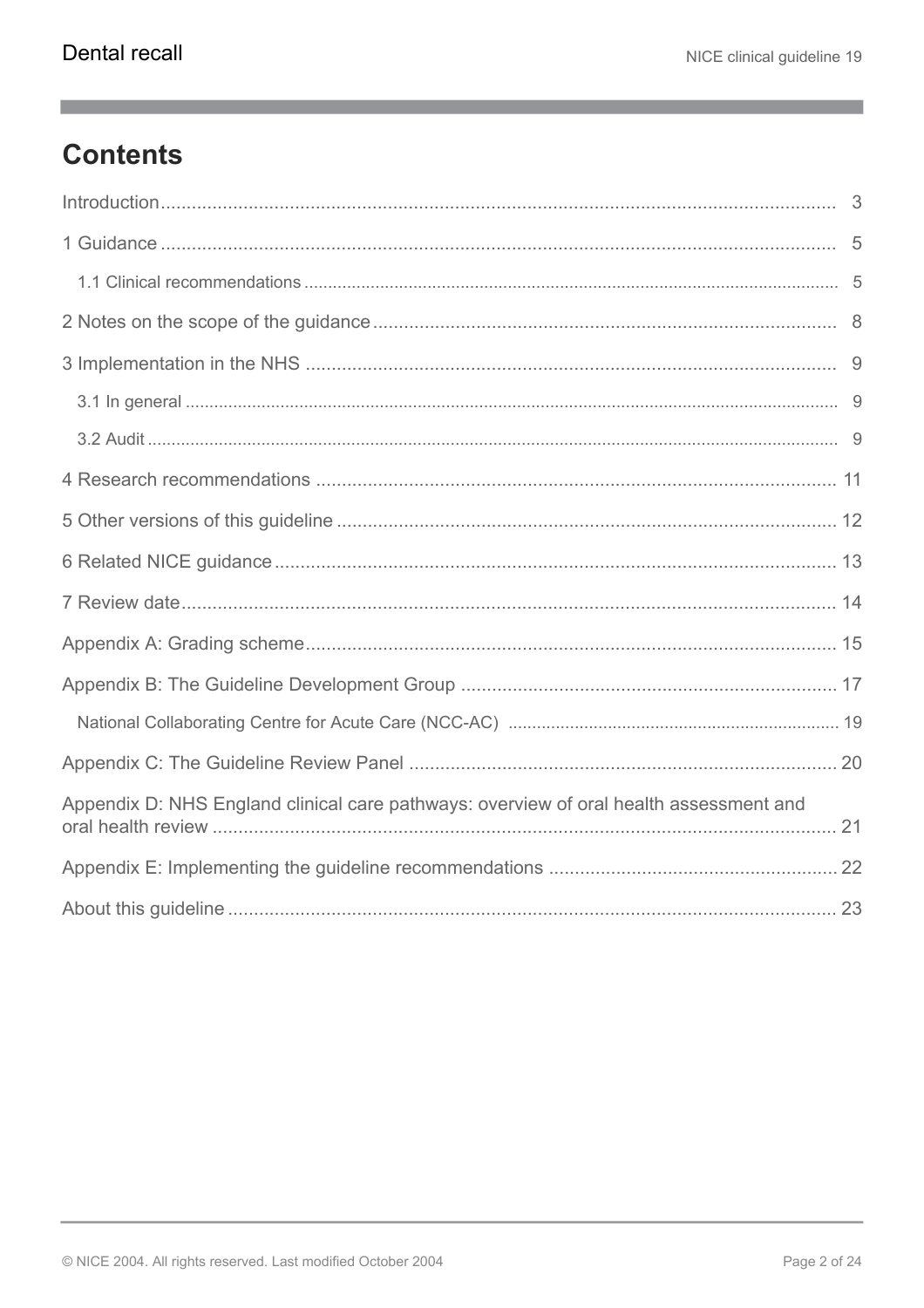### <span id="page-2-0"></span>**Introduction**

Six-monthly dental check-ups have been customary in the General Dental Service (GDS) in the United Kingdom since the inception of the NHS. In recent years there has been significant debate over the timing of recall intervals for dental check-ups, and this has coincided with a move towards making NHS dental services in England and Wales more oriented to prevention and more clinically effective in meeting patients' needs.

The Department of Health's strategy document *NHS Dentistry: Options for Change* (2002) and subsequent legislation are bringing about changes in the organisation of dental services and the way in which oral health is assessed. Under the new arrangements, a comprehensive oral health assessment (OHA) will be conducted when a patient first visits a dental practice and will involve taking full histories, carrying out thorough dental and head and neck examinations and providing initial preventive advice. The dentist and patient will discuss the findings and agree a personalised care plan and a 'destination' for this journey of care. The dental team and patient will then work through this first personal care plan (see Appendix D).

After an agreed interval, the patient will return for an oral health review (OHR), during which the histories and examination will be updated and any changes in risk factors noted. The dental team will also assess the effectiveness of the treatment and preventive advice provided previously, and will give more advice as necessary. The patient and dentist will discuss the findings of the review and agree the next, refined, personalised care plan and a specific 'destination' for this new journey of care (see Appendix D).

The purpose of this guideline is to help clinicians assign recall intervals between oral health reviews that are appropriate to the needs of individual patients. The recommendations apply to patients of all ages (both dentate and edentulous) receiving primary care from NHS dental staff in England and Wales. The guideline takes into account the potential of the patient and the dental team to improve or maintain the patient's quality of life and to reduce morbidity associated with oral and dental disease.

The recommendations take account of the impact of dental checks on: patients' well-being, general health and preventive habits; caries incidence and avoiding restorations; periodontal health and avoiding tooth loss; and avoiding pain and anxiety.

This guideline does not cover: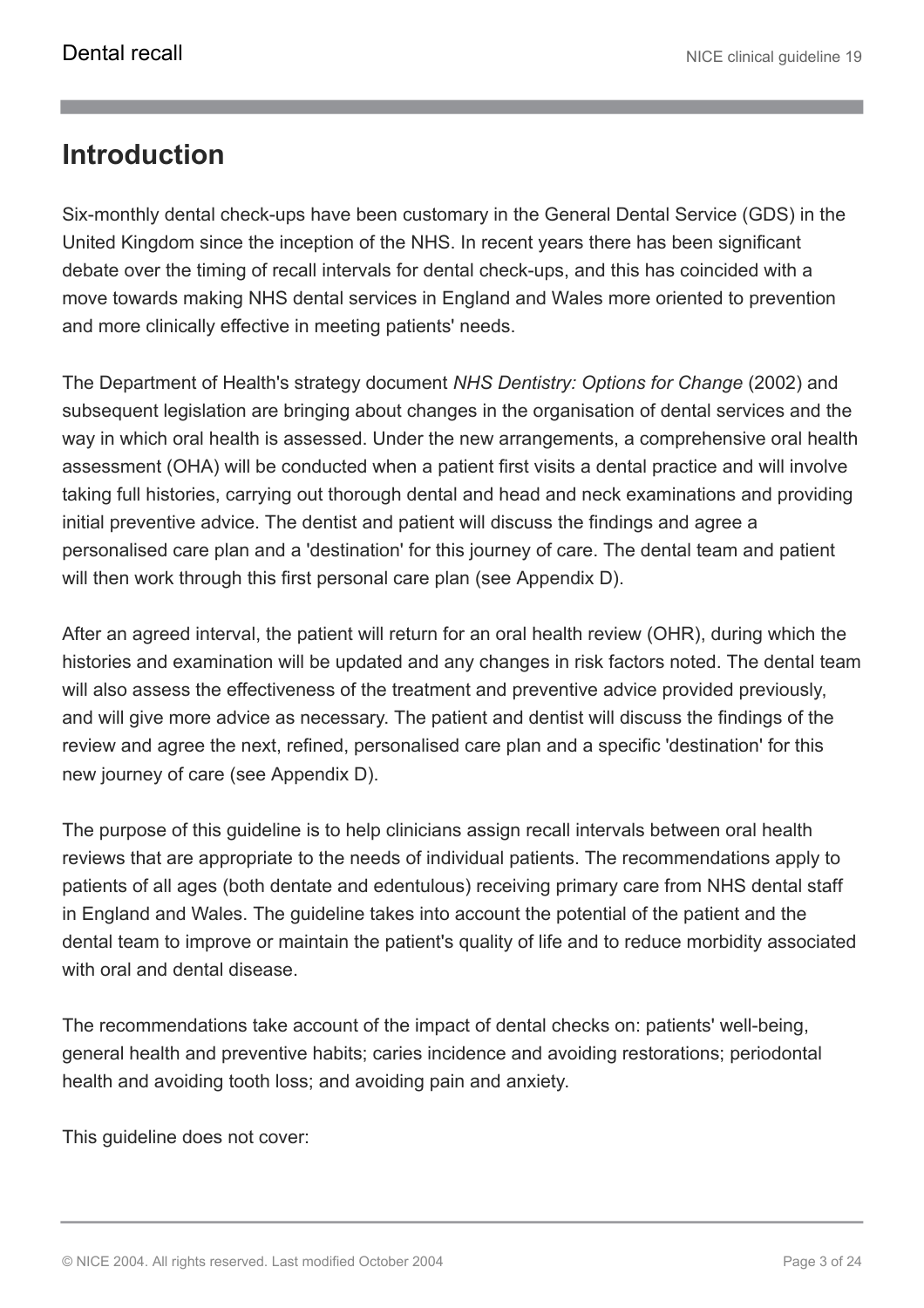- recall intervals for scale and polish treatments
- the prescription and timing of dental radiographs
- intervals between examinations that are not routine dental recalls; that is, intervals between examinations relating to ongoing courses of treatment
- emergency dental interventions or intervals between episodes of specialist care.

The following guidance is based on the best available evidence. There is evidence relating to risk factors for oral disease and on the effectiveness of dental health education and oral health promotion, and this was used to inform the guideline recommendations. However, the research evidence on many aspects of dental recall intervals was limited, and recommendations were based on the clinical experience of the Guideline Development Group and advice received during the consultation process.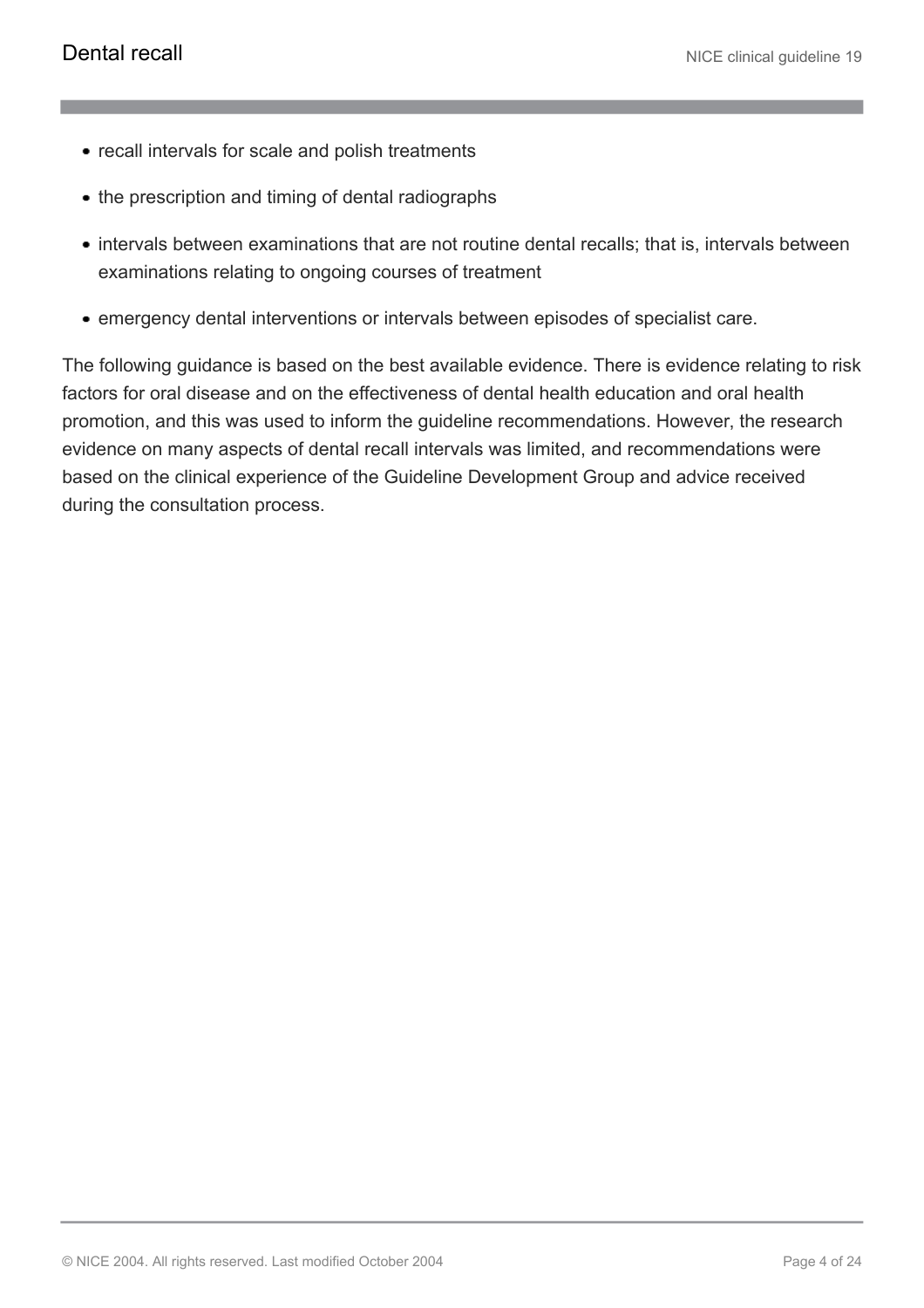### <span id="page-4-0"></span>**1 Guidance**

Section 1.1 of this guidance contains the clinical recommendations. Tools to support clinicians in implementing these recommendations can be found in Appendix E.

## <span id="page-4-1"></span>*1.1 Clinical recommendations*

- 1.1.1 The recommended interval between oral health reviews should be determined specifically for each patient and tailored to meet his or her needs, on the basis of an assessment of disease levels and risk of or from dental disease.
- 1.1.2 This assessment should integrate the evidence presented in this guideline with the clinical judgement and expertise of the dental team, and should be discussed with the patient.
- 1.1.3 During an oral health review, the dental team (led by the dentist) should ensure that comprehensive histories are taken, examinations are conducted and initial preventive advice is given. This will allow the dental team and the patient (and/ or his or her parent, guardian or carer) to discuss, where appropriate:
	- the effects of oral hygiene, diet, fluoride use, tobacco and alcohol on oral health
	- $\bullet$  the risk factors (see the checklist in Appendix E) that may influence the patient's oral health, and their implications for deciding the appropriate recall interval
	- the outcome of previous care episodes and the suitability of previously recommended intervals
	- the patient's ability or desire to visit the dentist at the recommended interval
	- the financial costs to the patient of having the oral health review and any subsequent treatments.
- 1.1.4 The interval before the next oral health review should be chosen, either at the end of an oral health review if no further treatment is indicated, or on completion of a specific treatment journey.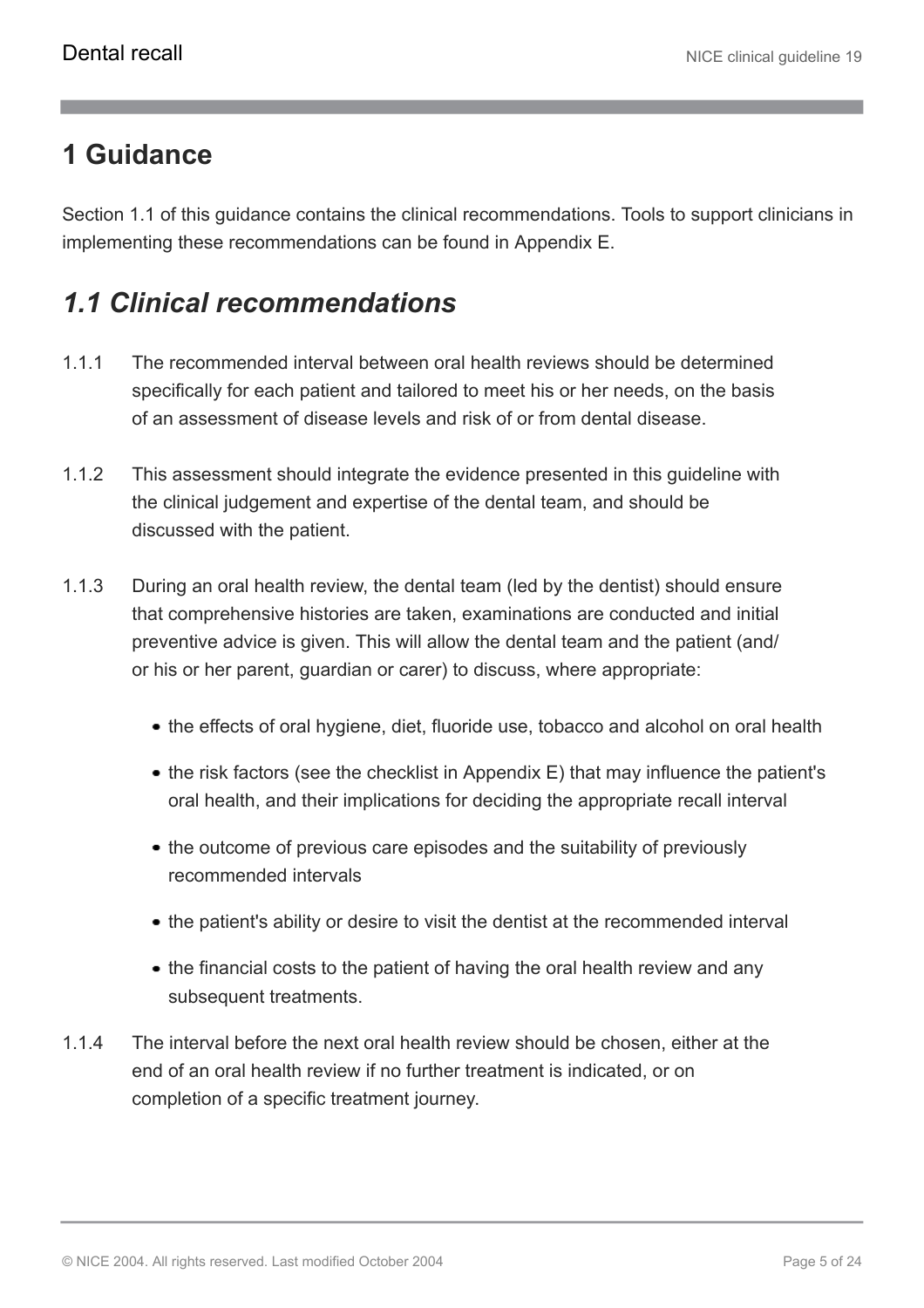- 1.1.5 The recommended shortest and longest intervals between oral health reviews are as follows.
	- The shortest interval between oral health reviews for all patients should be 3 months.

*A recall interval of less than 3 months is not normally needed for a routine dental recall. A patient may need to be seen more frequently for specific reasons such as disease management, ongoing courses of treatment, emergency dental interventions, or episodes of specialist care, which are outside the scope of an oral health review.*

The longest interval between oral health reviews for patients younger than 18 years should be 12 months.

*There is evidence that the rate of progression of dental caries can be more rapid in children and adolescents than in older people, and it seems to be faster in primary teeth than in permanent teeth (see full guideline). Periodic developmental assessment of the dentition is also required in children.*

*Recall intervals of no longer than 12 months give the opportunity for delivering and reinforcing preventive advice and for raising awareness of the importance of good oral health. This is particularly important in young children, to lay the foundations for life-long dental health.*

The longest interval between oral health reviews for patients aged 18 years and older should be 24 months.

*Recall intervals for patients who have repeatedly demonstrated that they can maintain oral health and who are not considered to be at risk of or from oral disease may be extended over time up to an interval of 24 months. Intervals of longer than 24 months are undesirable because they could diminish the professional relationship between dentist and patient, and people's lifestyles may change.*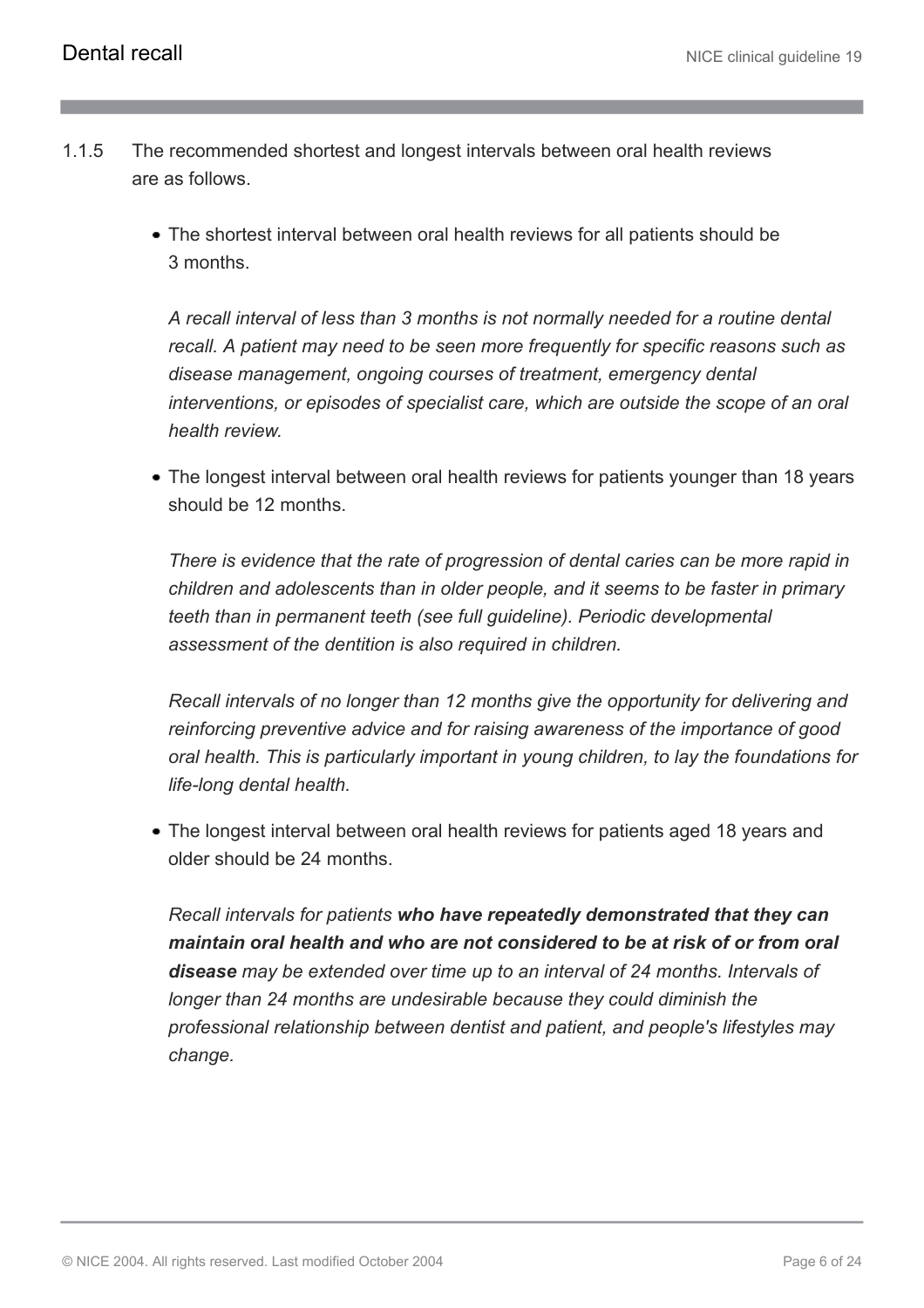- 1.1.6 For practical reasons, the patient should be assigned a recall interval of 3, 6, 9 or 12 months if he or she is younger than 18 years old, or 3, 6, 9, 12, 15, 18, 21 or 24 months if he or she is aged 18 years or older.
- 1.1.7 The dentist should discuss the recommended recall interval with the patient and record this interval, and the patient's agreement or disagreement with it, in the current record-keeping system.
- 1.1.8 The recall interval should be reviewed again at the next oral health review, to learn from the patient's responses to the oral care provided and the health outcomes achieved. This feedback and the findings of the oral health review should be used to adjust the next recall interval chosen. Patients should be informed that their recommended recall interval may vary over time.

*The interval may be maintained at the same level if it is achieving its aims. For someone with low disease activity, it may be possible to gradually extend the interval towards the 24-month maximum period – once the patient and the dental team are confident that this is satisfactory. Patients whose disease activity continues unabated may need a shorter interval and may need more intensive preventive care and closer supervision.*

*Patients should be encouraged to seek advice from a dentist before their next scheduled review if there are any significant changes in their risk factors. They also need to understand that (as is the case with the current 6-month recall regimen) there is no guarantee that new disease will not develop between recall visits.*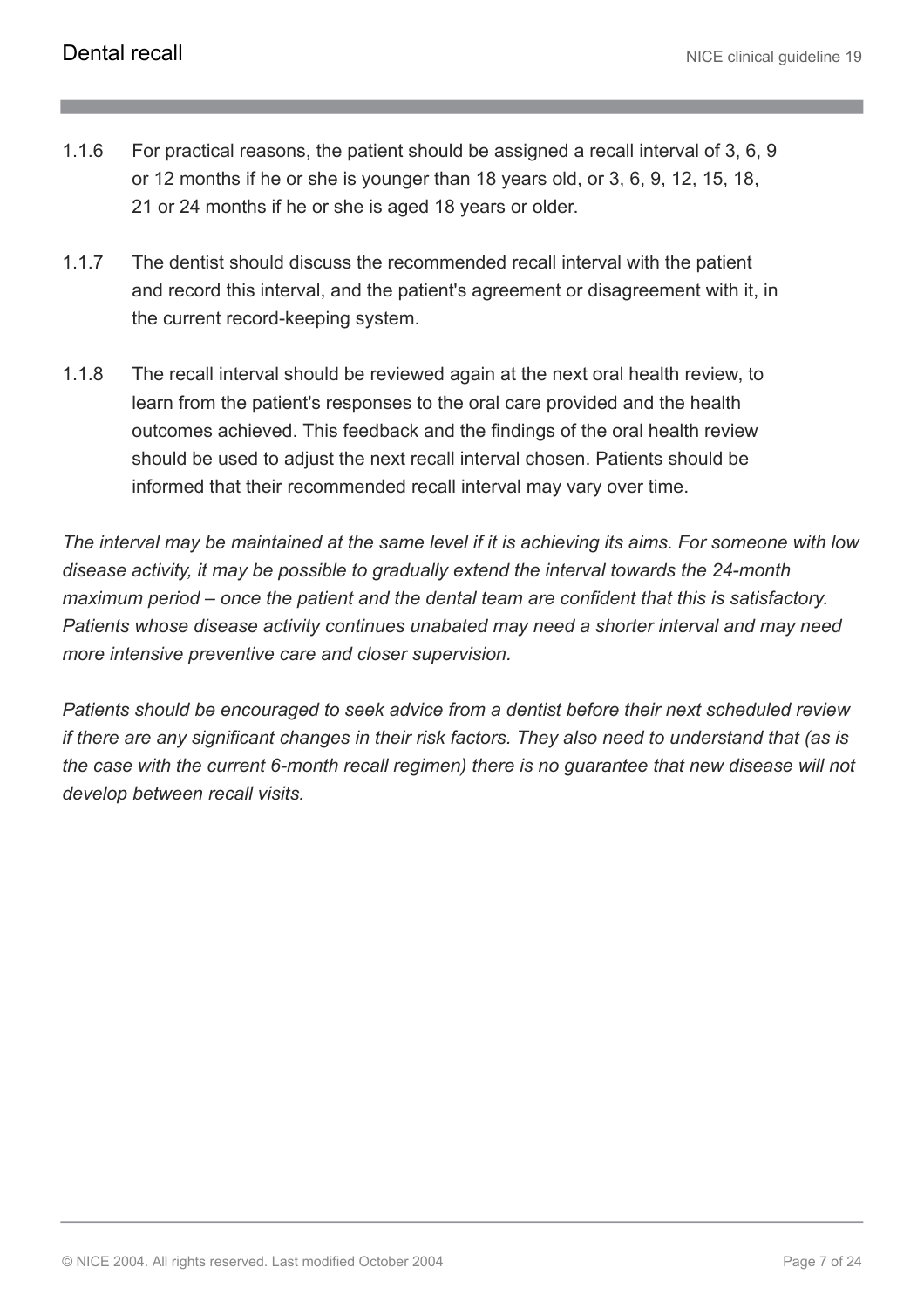### <span id="page-7-0"></span>**2 Notes on the scope of the guidance**

All NICE guidelines are developed in accordance with a scope document that defines what the guideline will and will not cover. The [scope](http://www.nice.org.uk/Docref.asp?d=84419) of this guideline was established at the start of the development of this guideline, after a period of consultation.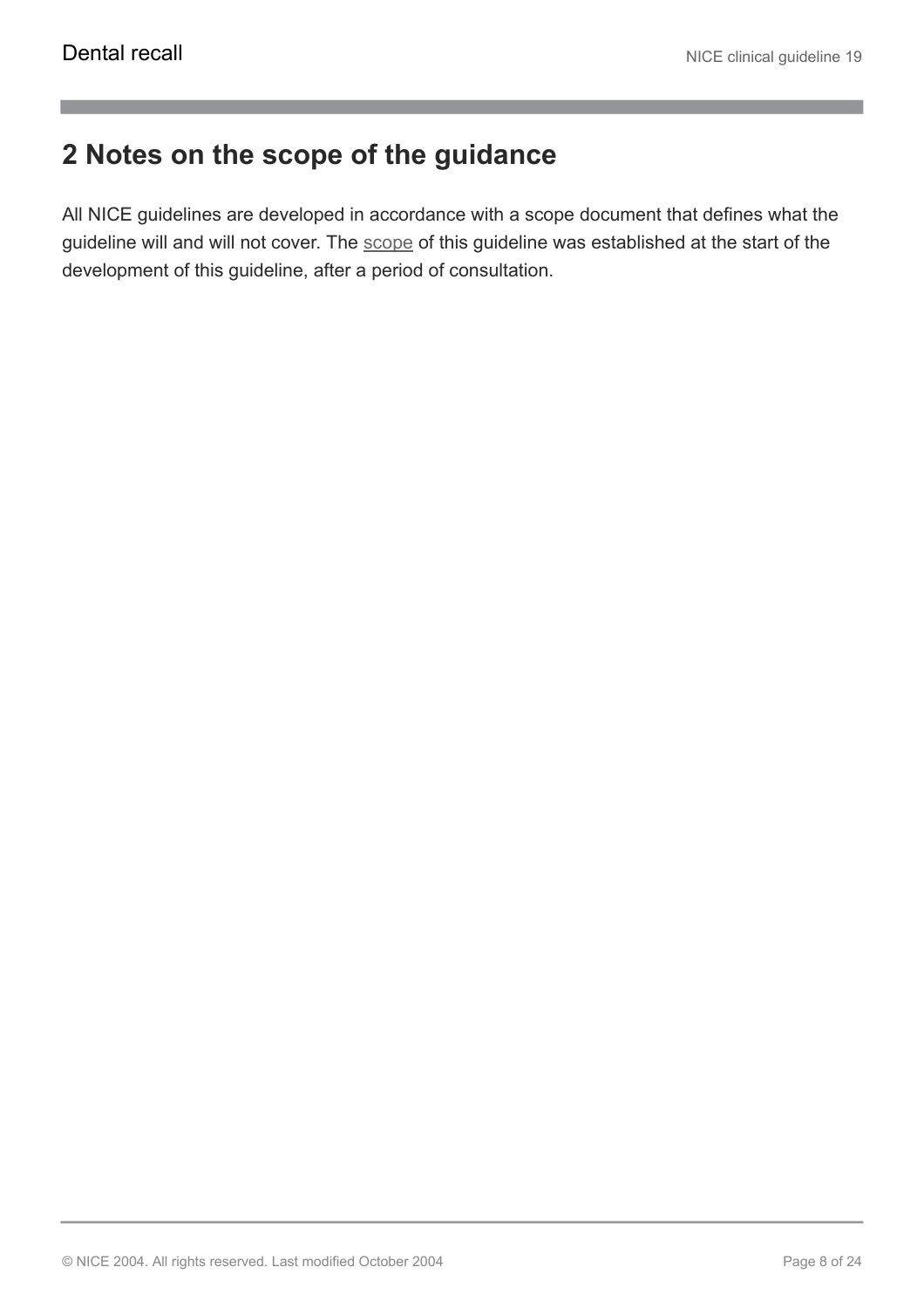### <span id="page-8-0"></span>**3 Implementation in the NHS**

### <span id="page-8-1"></span>*3.1 In general*

Local health communities should review their existing practice for dental recall against this guideline. The review should consider the resources required to implement the recommendations set out in Section 1, the people and processes involved, and the timeline over which full implementation is envisaged. It is in the interests of patients that the implementation timeline is as rapid as possible.

Relevant local clinical guidelines, care pathways and protocols should be reviewed in the light of this guidance and revised accordingly.

This guidance contains tools and suggestions to facilitate implementation and review (see Appendix E). These are designed to help NHS dental practices and their patients get used to what will be for many a new way of planning and receiving routine NHS dental care. A poster and leaflet for the public are also available (see Section 5).

#### **NHS clinical care pathways**

NHS clinical care pathways are being developed to further the aims outlined in the Department of Health's strategy document *NHS Dentistry: Options for Change* (2002). The first clinical care pathway for NHS dentistry is being developed by the Dental Health Services Research Unit at the University of Dundee and deals with the initial oral health assessment and subsequent oral health reviews (see diagram in Appendix D). It is being tested by NHS Options for Change field sites, which include dental practices, primary care trusts and strategic health authorities who volunteered to test the modernisation proposals outlined in *Options for Change*. The pathway accommodates the NICE recommendations on recall intervals and this should help a seamless move into modernised, preventive NHS dental care.

### <span id="page-8-2"></span>*3.2 Audit*

Patient records should show that appropriate recall intervals have been identified, based on the assessment of risk in discussion with the patient. The following criteria can be used to audit adherence to the guideline recommendations*.*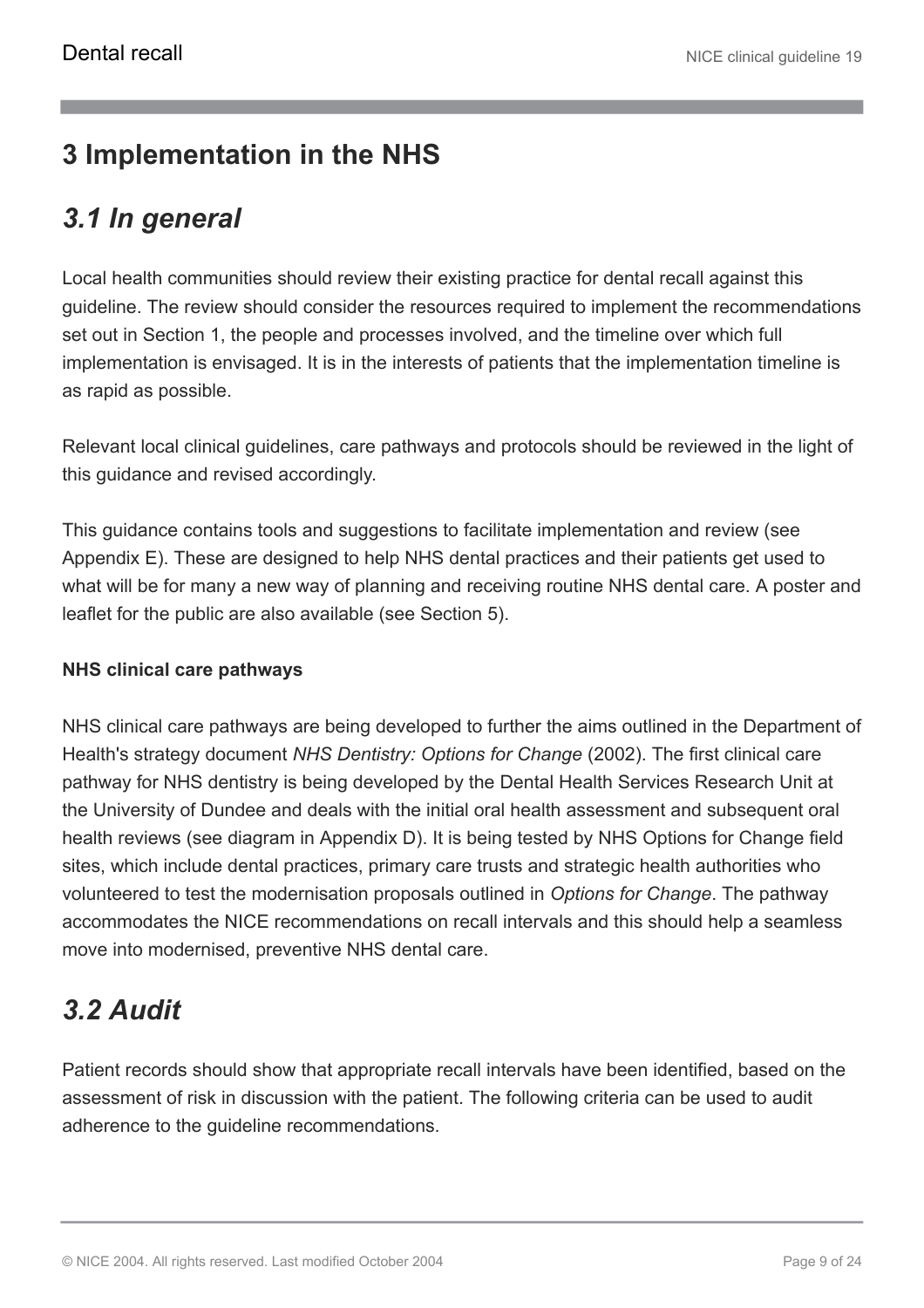- 3.2.1 At the end of each oral health review there is a record for each patient of an assessment of disease and disease risk.
- 3.2.2 At the end of each oral health review, or at completion of treatment, there is a record for each patient of the recall interval recommended by the dentist for the next oral health review.
- 3.2.3 The interval agreed each time, for each patient is:
	- 3, 6, 9 or 12 months for patients younger than 18 years, or
	- 3, 6, 9, 12, 15, 18, 21 or 24 months for patients aged18 years or older.
- 3.2.4 Where there is disagreement between the dentist and the patient over the recall interval, the reason for this is recorded.

Further information on local and national audit is available in the [full guideline.](http://guidance.nice.org.uk/CG19/Guidance/pdf/English)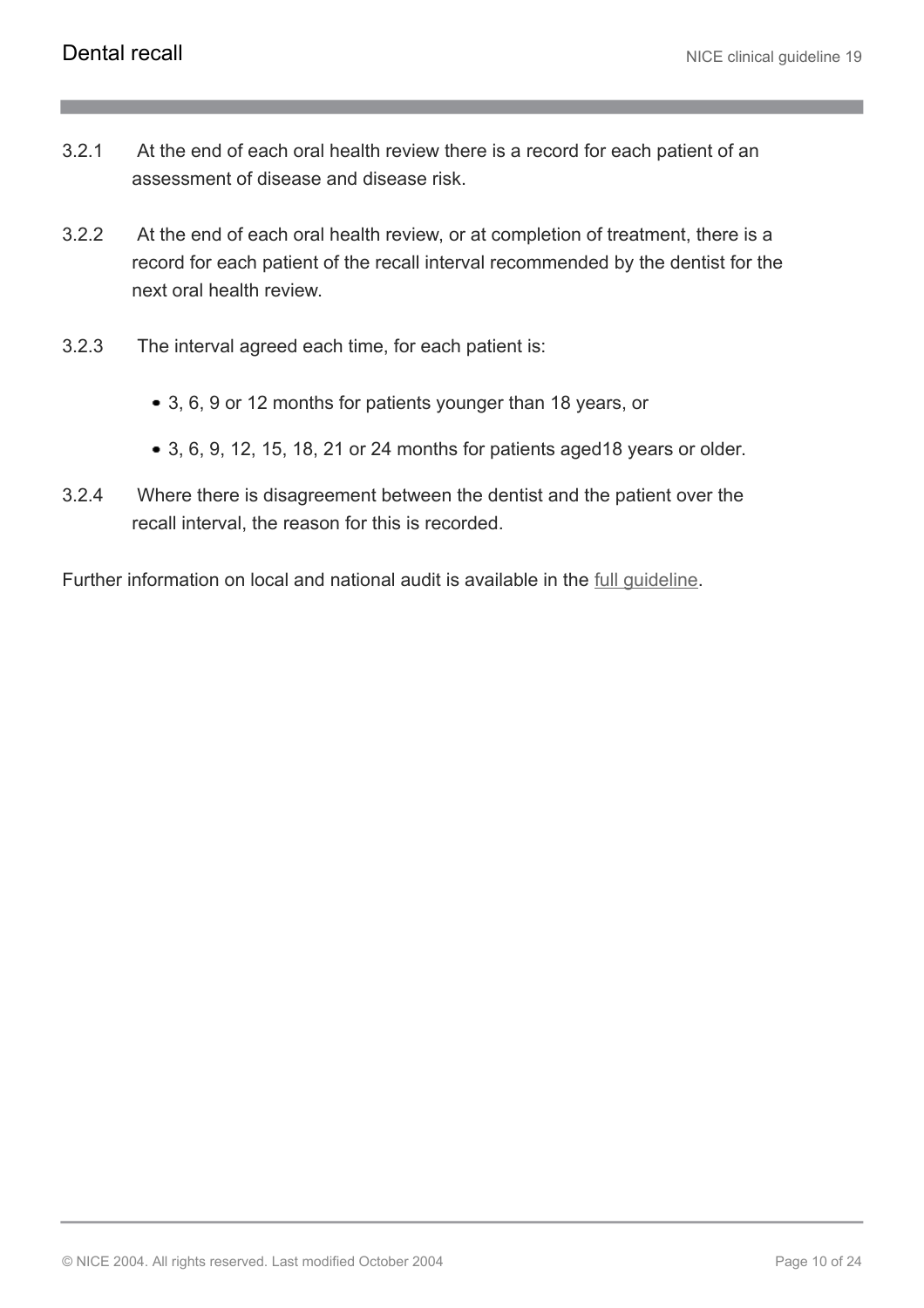### <span id="page-10-0"></span>**4 Research recommendations**

While developing this guideline, the research evidence in a number of areas was found either to be inconclusive or not to exist. Research in the following areas would help in updating this guideline and implementing it in general dental practice.

- Dental attendance patterns should be examined for changes after the publication of the guideline.
- After publication of the guideline, information will be needed on whether patients visit the dentist at the agreed interval, and their reasons for this.
- Research is needed on the long-term clinical and cost effectiveness of one-to-one oral health advice and whether this may depend on:
	- the frequency with which it is delivered
	- the physical or oral health of the patient
	- other characteristics of the patient (for example, age, sex, social class, occupation)
	- the medium used to deliver the advice
	- who delivers the advice.
- Research is needed to examine the effects of varying dental recall intervals on oral health, and on which aspects of the oral health review influence oral health.
- Research is needed to examine the impact of oral health (relating to gingivitis, caries, periodontal disease and mucosal disease) on quality of life.
- Research is needed to examine the effects on periodontal health of routine scale and polish treatment (in conjunction with oral hygiene instruction) in different populations. Specifically, research is needed to examine the clinical effectiveness and cost effectiveness of providing this intervention at different time intervals.

Research designs will need to accommodate the mix of arrangements (NHS, private and mixed configurations) under which dental primary care is provided.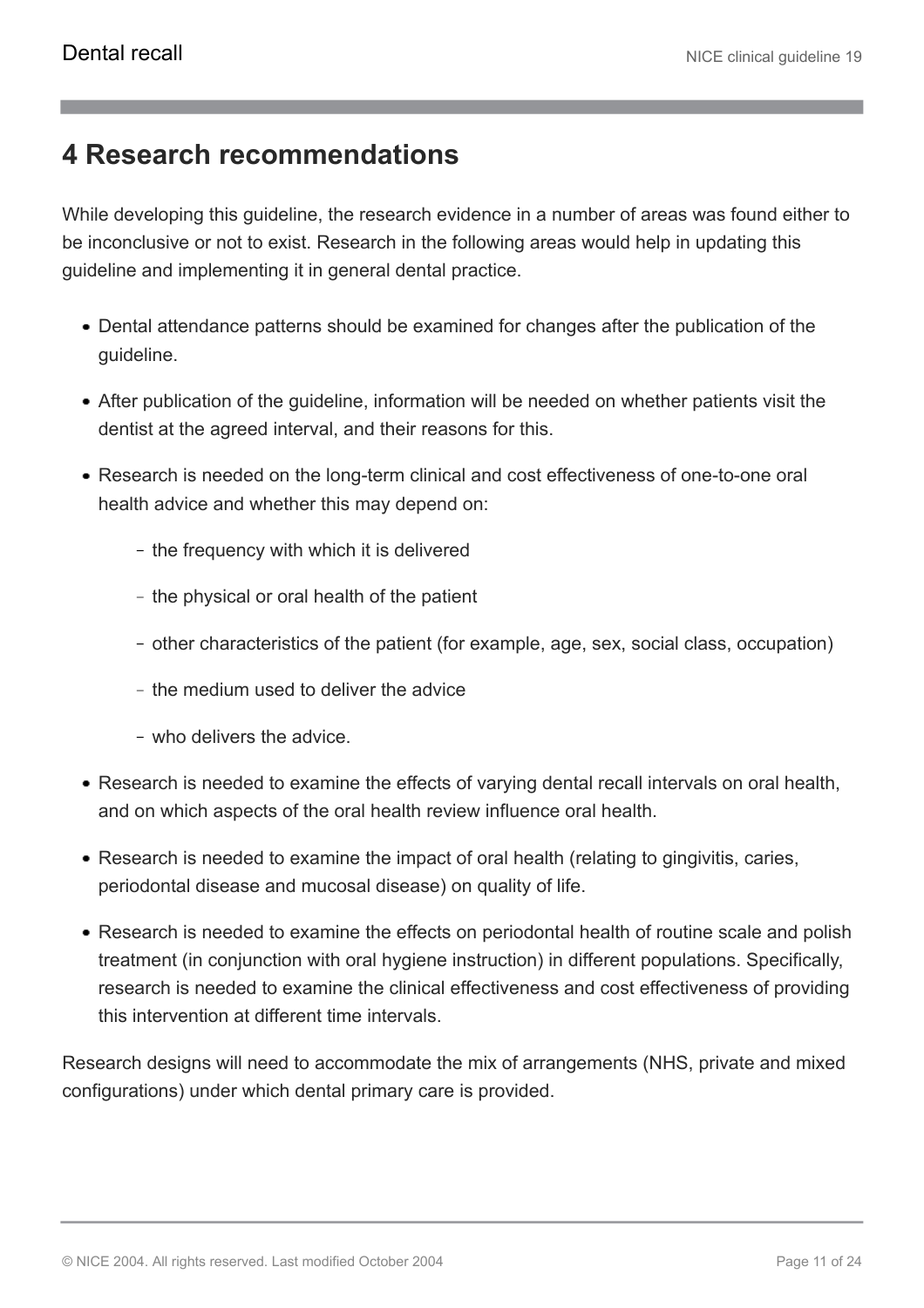### <span id="page-11-0"></span>**5 Other versions of this guideline**

The National Institute for Clinical Excellence commissioned the development of this guidance from the National Collaborating Centre for Acute Care. The Centre established a Guideline Development Group, which reviewed the evidence and developed the recommendations. The members of the Guideline Development Group are listed in Appendix B. Information about the independent Guideline Review Panel is given in Appendix C.

There is more information about [how NICE clinical guidelines are developed](http://www.nice.org.uk/HowWeWork) on the NICE website. A booklet, 'How NICE clinical guidelines are developed: an overview for stakeholders, the public and the NHS' is [available](http://www.nice.org.uk/aboutnice/howwework/developingniceclinicalguidelines/developing_nice_clinical_guidelines.jsp?domedia=1&mid=62F02D9B-19B9-E0B5-D4A26EC9A934FDC7).

#### **Full guideline**

The full guideline, 'Dental recall: recall interval between routine dental examinations', is published by the National Collaborating Centre for Acute Care; it is available on the NICE [website](http://guidance.nice.org.uk/CG19/Guidance/pdf/English).

#### **Information for the public**

This guideline is different from other guidelines in that the whole population is affected. NICE has produced [information for the public](http://publications.nice.org.uk/ifp19) explaining this guideline.We encourage NHS and voluntary sector organisations to use text from this booklet information in their own information materials. A [poster](http://guidance.nice.org.uk/CG19/Poster/pdf/English) explaining the guidance is also available. This is a good starting point for explaining why a patient's recommended recall interval may have changed.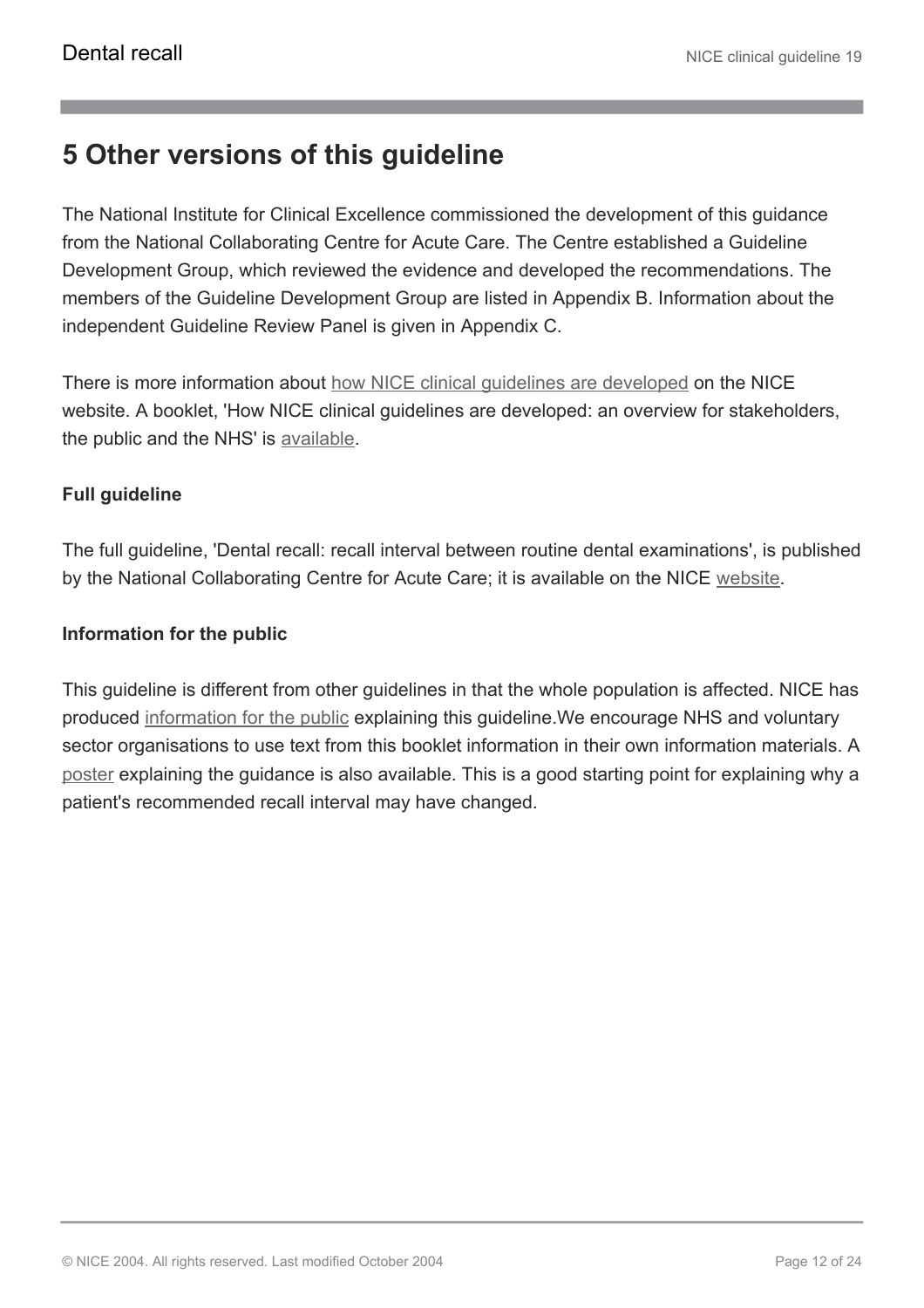$\mathbb{R}^n$ 

# <span id="page-12-0"></span>**6 Related NICE guidance**

There is no related NICE guidance.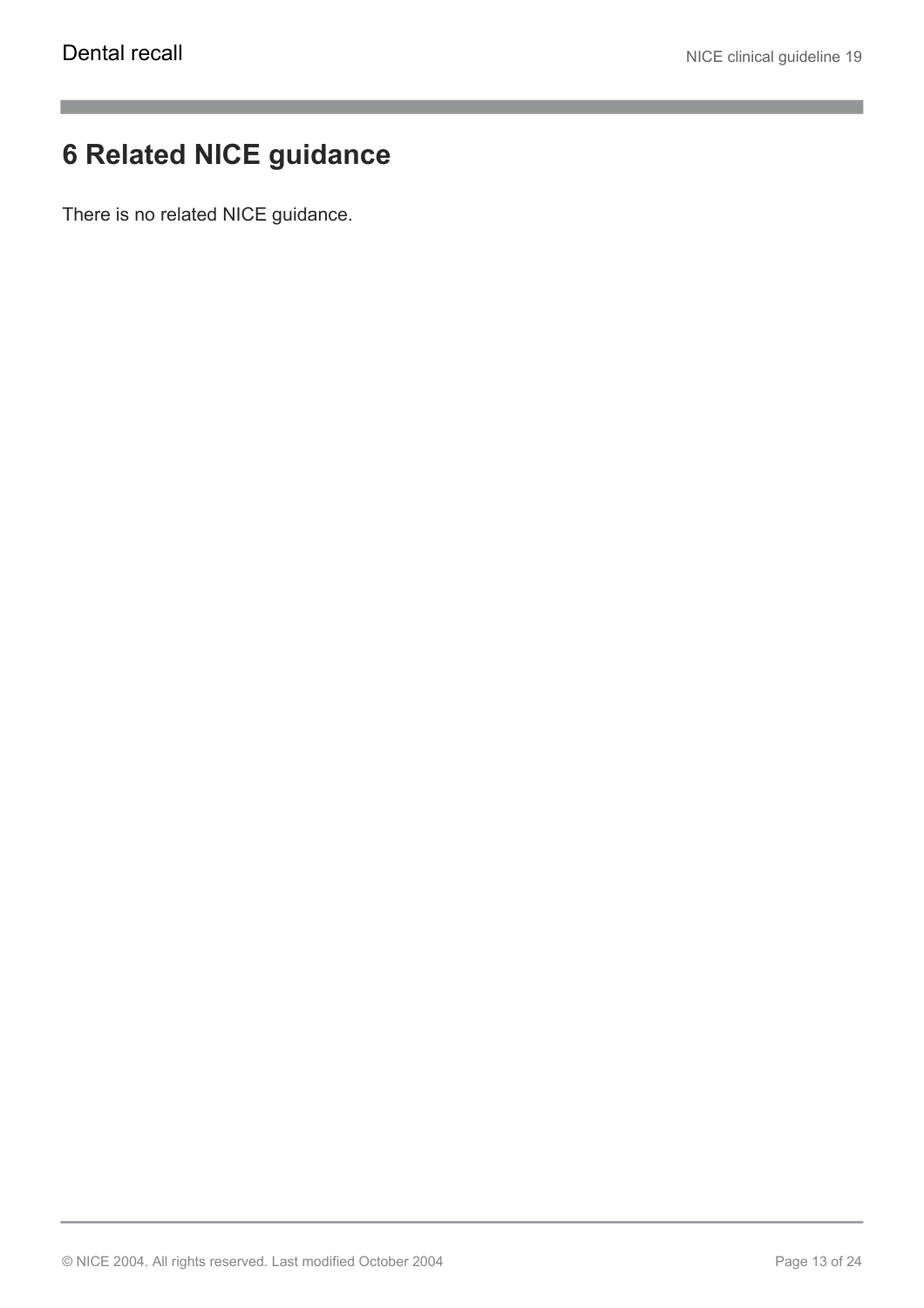### <span id="page-13-0"></span>**7 Review date**

The process of reviewing the evidence is expected to begin 4 years after the date of issue of this guideline. Reviewing may begin earlier than 4 years if significant evidence that affects the guideline recommendations is identified sooner. The updated guideline will be available within 2 years of the start of the review process.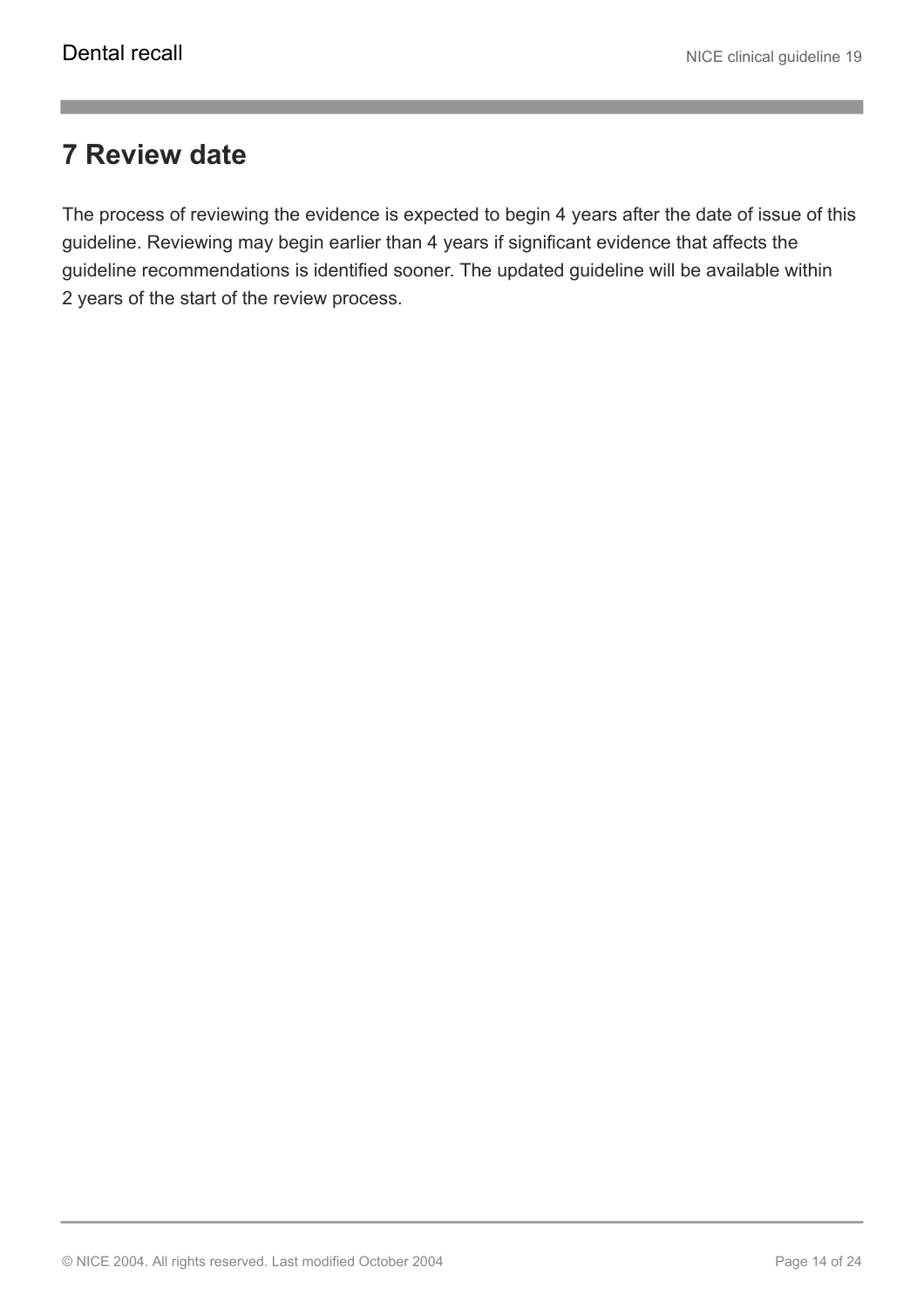### <span id="page-14-0"></span>**Appendix A: Grading scheme**

The recommendation grading scheme and hierarchy of evidence used in this guideline are adapted from the Scottish Intercollegiate Guidelines Network (*SIGN 50: A guideline developers' handbook*), and summarised in the tables below.

| <b>Recommendation Evidence</b><br>grade |                                                                                                                                                                                                                                                                 |
|-----------------------------------------|-----------------------------------------------------------------------------------------------------------------------------------------------------------------------------------------------------------------------------------------------------------------|
| A                                       | At least one meta-analysis, systematic review, or randomised controlled<br>trial (RCT) rated as 1 <sup>++</sup> (see table on page 17), and directly applicable<br>to the target population, or<br>A systematic review of RCTs or a body of evidence consisting |
|                                         | principally of studies rated as 1 <sup>+</sup> , directly applicable to the target<br>population, and demonstrating overall consistency of results                                                                                                              |
| B                                       | A body of evidence including studies rated as $2^{+*}$ , directly applicable to<br>the target population, and demonstrating overall consistency of results,<br>or                                                                                               |
|                                         | Extrapolated evidence from studies rated as 1 <sup>++</sup> or 1 <sup>+</sup>                                                                                                                                                                                   |
| $\mathsf C$                             | A body of evidence including studies rated as $2^+$ , directly applicable to<br>the target population and demonstrating overall consistency of results,<br>or                                                                                                   |
|                                         | Extrapolated evidence from studies rated as 2 <sup>++</sup>                                                                                                                                                                                                     |
| D                                       | Evidence level 3 or 4, or                                                                                                                                                                                                                                       |
|                                         | Extrapolated evidence from studies rated as $2^*$ , or<br>Formal consensus                                                                                                                                                                                      |
| $D$ (GPP)                               | A good practice point (GPP) is a recommendation for best practice<br>based on the clinical experience of the Guideline Development Group                                                                                                                        |
| Level of evidence                       | <b>Type of evidence</b>                                                                                                                                                                                                                                         |
| $1^{++}$                                | High-quality meta-analyses, systematic reviews of RCTs, or RCTs with<br>a very low risk of bias                                                                                                                                                                 |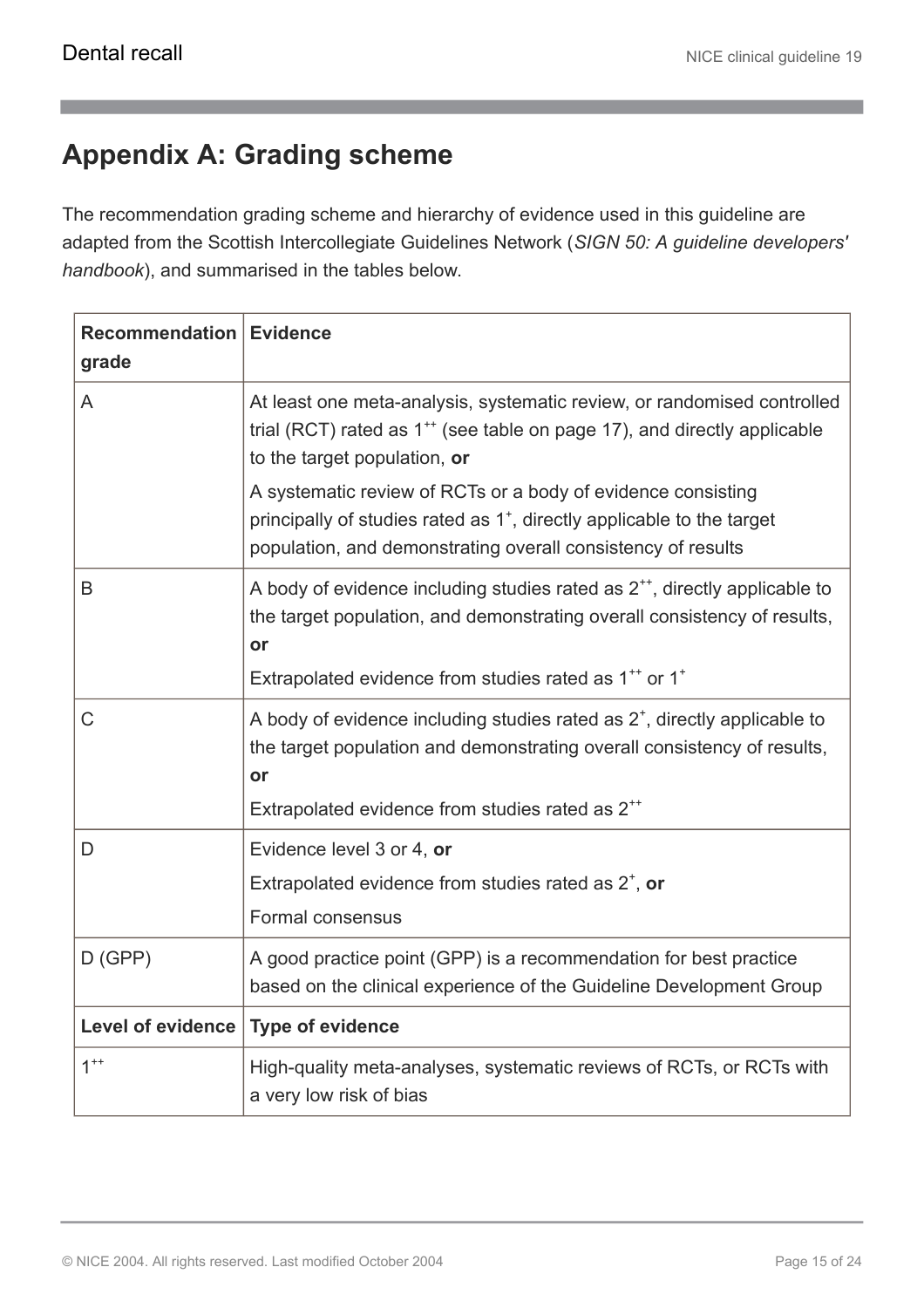a a

| $1^+$    | Well-conducted meta-analyses, systematic reviews of RCTs, or RCTs<br>with a low risk of bias |
|----------|----------------------------------------------------------------------------------------------|
| $1-$     | Meta-analyses, systematic reviews of RCTs, or RCTs with a high risk of<br>bias               |
| $2^{++}$ | High-quality systematic reviews of case–control or cohort studies                            |
|          | High-quality case–control or cohort studies with a very low risk of                          |
|          | confounding, bias or chance, and a high probability that the relationship                    |
|          | is causal                                                                                    |
| $2^+$    | Well-conducted case-control or cohort studies with a low risk of                             |
|          | confounding, bias or chance, and a moderate probability that the                             |
|          | relationship is causal                                                                       |
| $2^{-}$  | Case–control or cohort studies with a high risk of confounding, bias or                      |
|          | chance, and a significant risk that the relationship is not causal                           |
| 3        | Non-analytic studies (for example, case reports, case series)                                |
| 4        | Expert opinion, formal consensus                                                             |
|          |                                                                                              |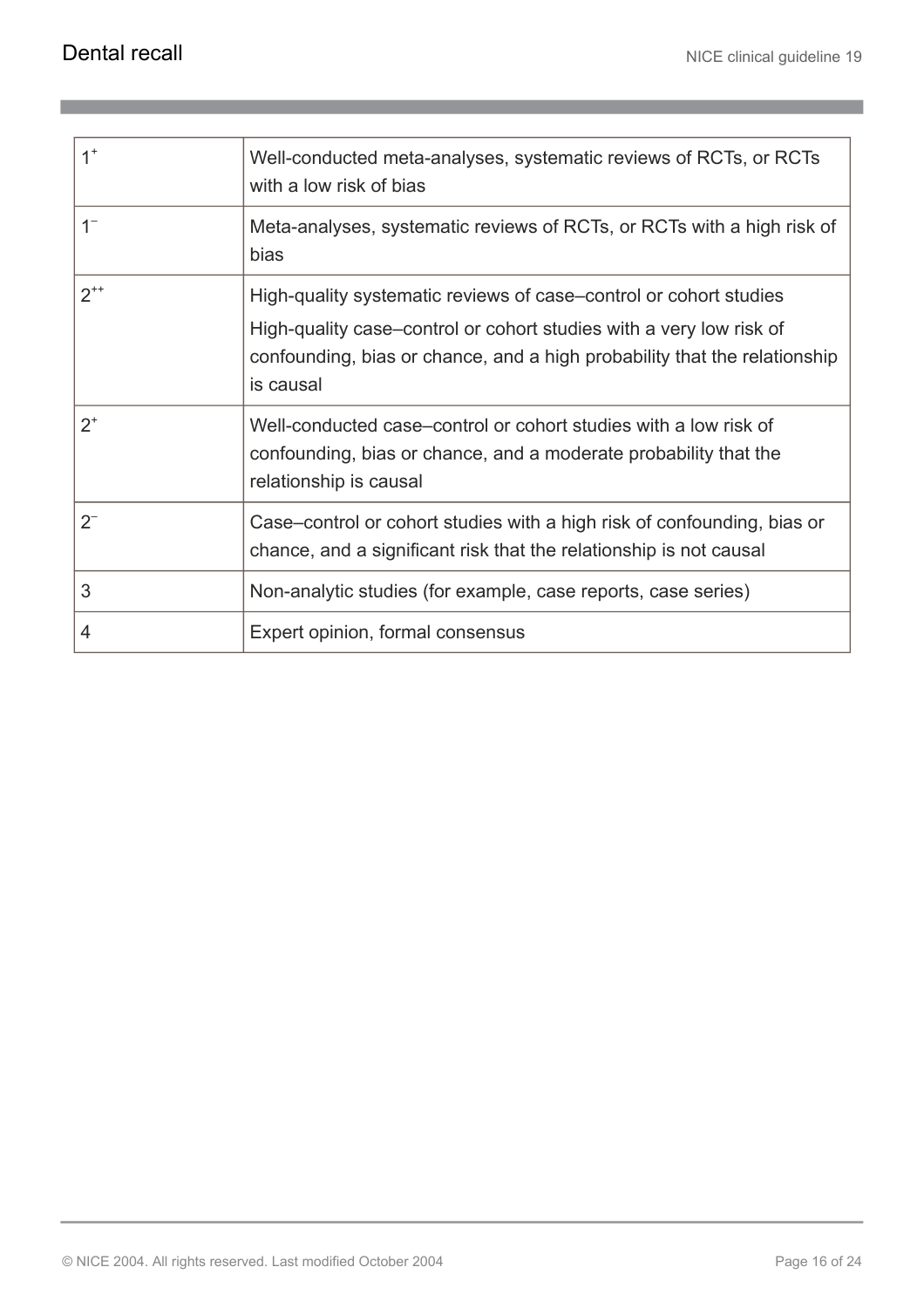### <span id="page-16-0"></span>**Appendix B: The Guideline Development Group**

#### **Professor Nigel Pitts (Chair)**

Professor of Dental Health and Director of the Dental Health Services Research Unit, University of Dundee

#### **Dr Paul Batchelor**

Consultant in Dental Public Health, Eastman Dental Hospital, University College London; Research Director of the Centre for Dental Services Studies, University of York; British Association for the Study of Community Dentistry

#### **Dr Jan Clarkson**

NHS Education for Scotland Senior Lecturer in Dental Primary Care, University of Dundee; Cochrane Oral Health Group

#### **Dr Clare Davenport**

Clinical Research Fellow, West Midlands Health Technology Assessment Collaboration, University of Birmingham

#### **Dr Ralph Davies**

General Dental Practitioner, Nottinghamshire; British Dental Association

#### **Ms Karen Elley**

Consultant in Dental Public Health, Rowley Regis and Tipton Primary Care Trust, West Midlands

#### **Mr Stephen Fayle**

Consultant in Paediatric Dentistry, Leeds Dental Institute, Leeds Teaching Hospitals Trust; Faculty of Dental Surgery, Royal College of Surgeons of England

#### **Mrs Eleanor Grey**

Patient Representative; formerly Chair of the Lay Advisory Group, Faculty of General Dental Practitioners (UK)

#### **Dr Kathryn Harley**

Consultant in Paediatric Dentistry and Honorary Senior Lecturer, Edinburgh Dental Institute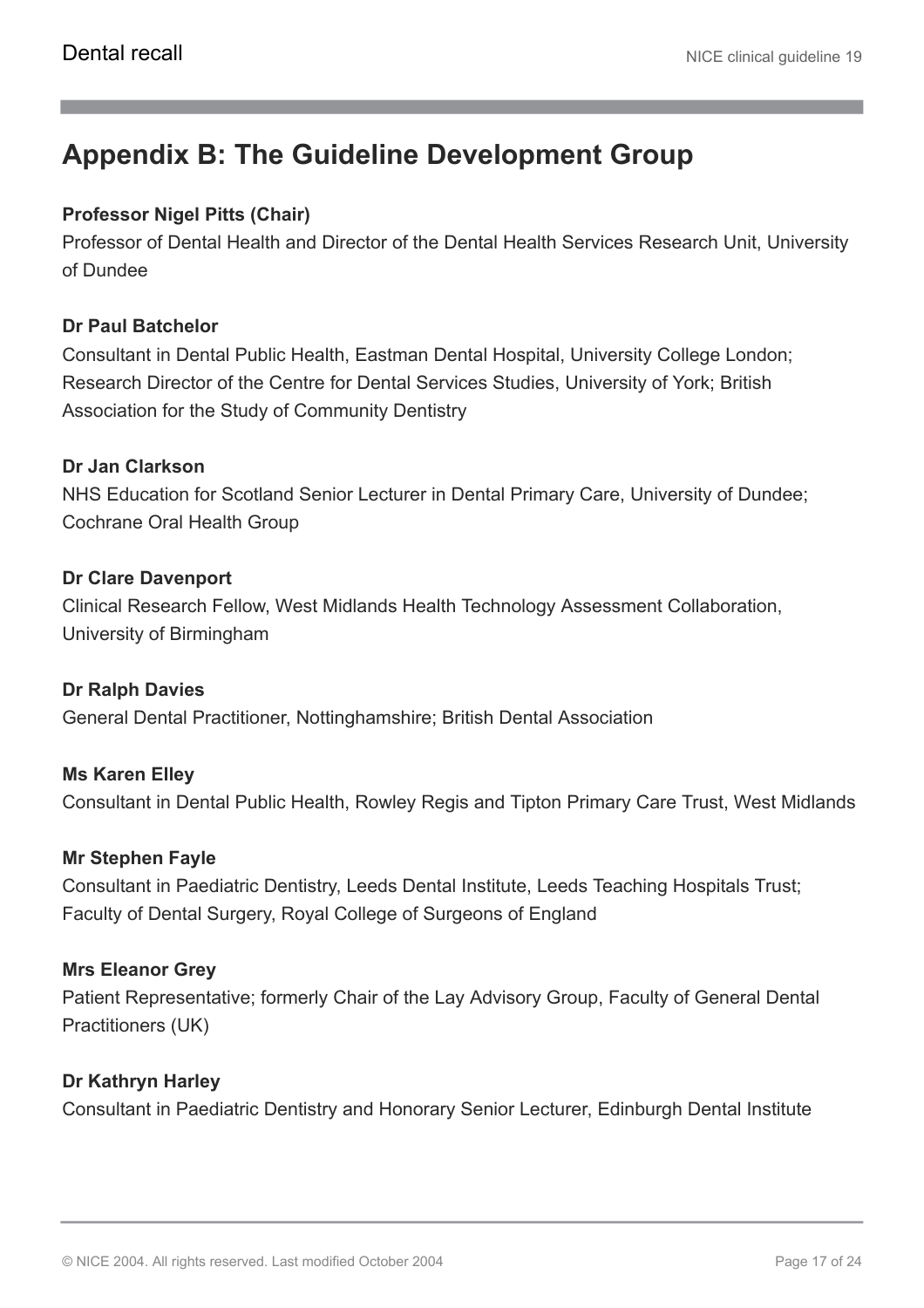#### **Ms Sara Hawksworth**

Patient Representative; National Development Officer, Age Concern England

#### **Professor Mike Lewis**

Professor of Oral Medicine, Wales College of Medicine, University of Cardiff

#### **Mr Peter Lowndes**

General Dental Practitioner, Birmingham; Faculty of General Dental Practitioners (UK)

#### **Mr Mike Mulcahy**

General Dental Practitioner, Worthing, West Sussex; Faculty of General Dental Practitioners (UK)

#### **Mr Derek Richards**

Director, Centre for Evidence-Based Dentistry, Oxford

#### **Dr Richard Seppings**

General Dental Practitioner, Norfolk; British Dental Association

#### **Dr Graham Smart**

Specialist in Periodontics and Associate Regional Director of Postgraduate Dental Education, Oxford Region; Faculty of Dental Surgery, Royal College of Surgeons of England

#### **Mrs Elaine Tilling**

Education and Project Manager, British Dental Hygienists Association

#### **Mr Peter Wilkins**

General Dental Practitioner, Faculty of General Dental Practitioners (UK)

#### **Professor Helen Worthington**

Professor of Evidence-Based Care, University of Manchester; Co-ordinating Editor, Cochrane Oral Health Group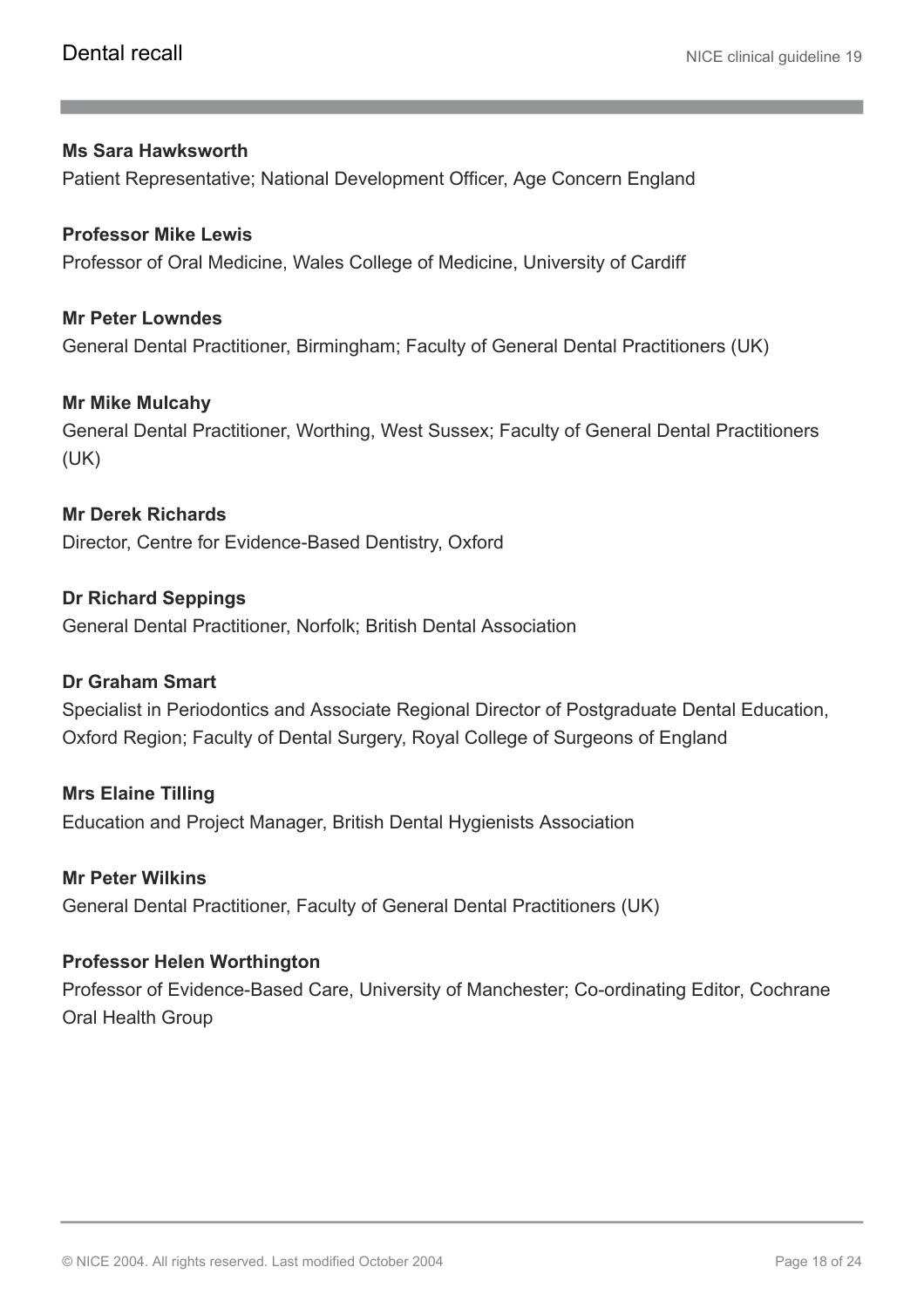## <span id="page-18-0"></span>*National Collaborating Centre for Acute Care (NCC-AC)*

#### **Dr Paul Beirne**

Research Fellow, Oral Health Services Research Centre, University College Cork

**Dr Jacqueline Dutchak** Director, NCC-AC

#### **Dr Ian Needleman**

Senior Lecturer in Periodontology and Director, International Centre for Evidence-Based Periodontal Health, Department of Periodontology, Eastman Dental Institute for Oral Health Care Sciences, University College London

**Ms Guldem Okem** Health Economist, NCC-AC

**Mr Carlos Sharpin** Senior Information Scientist and Systematic Reviewer, NCC-AC

**Ms Louise Thomas** Research Associate, NCC-AC

**Mr David Wonderling** Health Economist, NCC-AC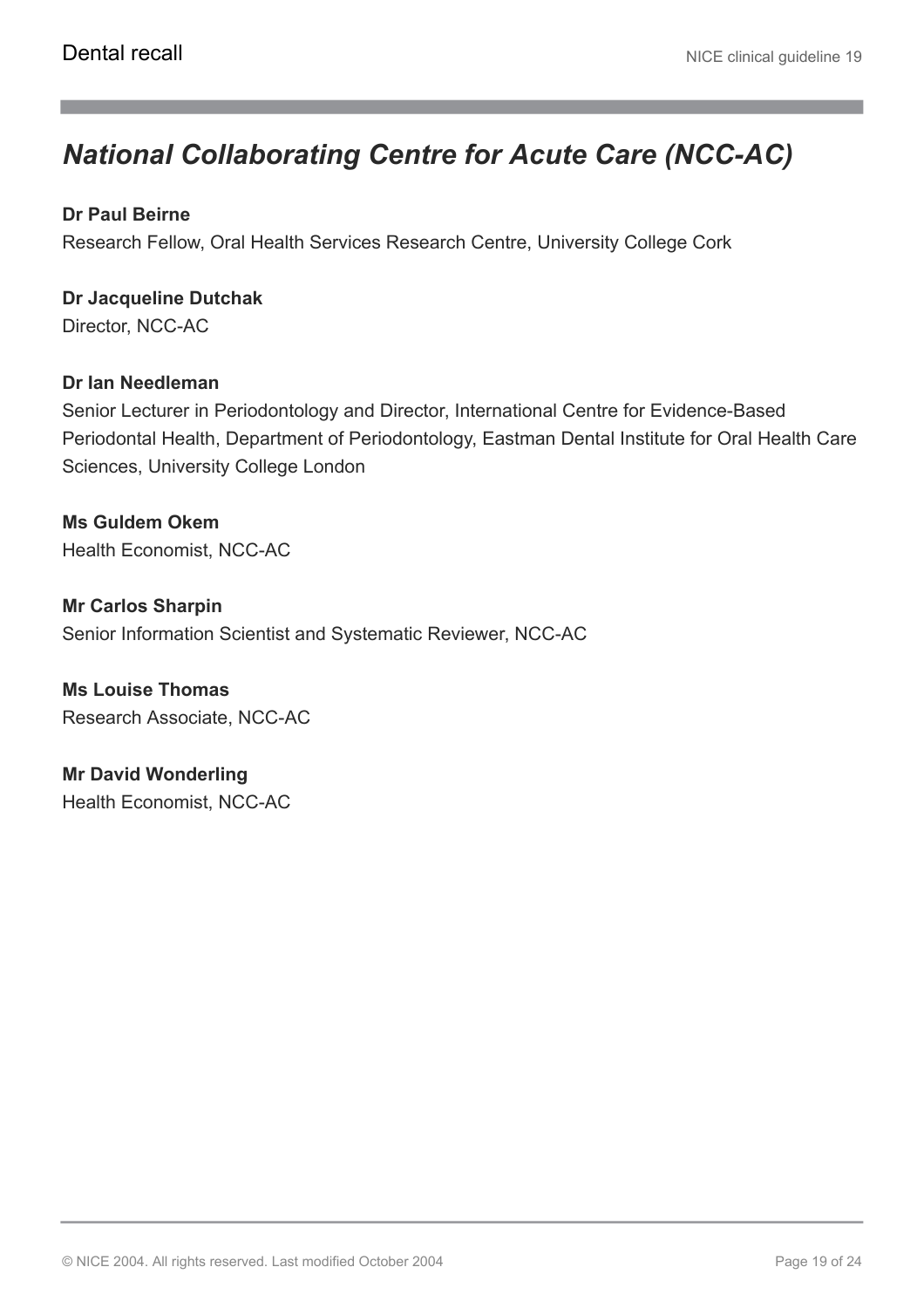### <span id="page-19-0"></span>**Appendix C: The Guideline Review Panel**

The Guideline Review Panel is an independent panel that oversees the development of the guideline and takes responsibility for monitoring its quality. The Panel includes experts on guideline methodology, health professionals and people with experience of the issues affecting patients and carers. The members of the Guideline Review Panel were as follows:

**Mr Peter Robb (Chair)** Consultant ENT Surgeon, Epsom and St University Hospitals and the Royal Trusts

**Mrs Joyce Struthers** Patient Representative, Bedford

**Dr Peter Duncan (Deputy Chair)** Consultant in Anaesthetics and Intensive Care Medicine, Royal Preston Hospital, Preston

**Mrs Anne Williams** Deputy Director of Clinical Governance, Kettering NHS Trust, Northamptonshire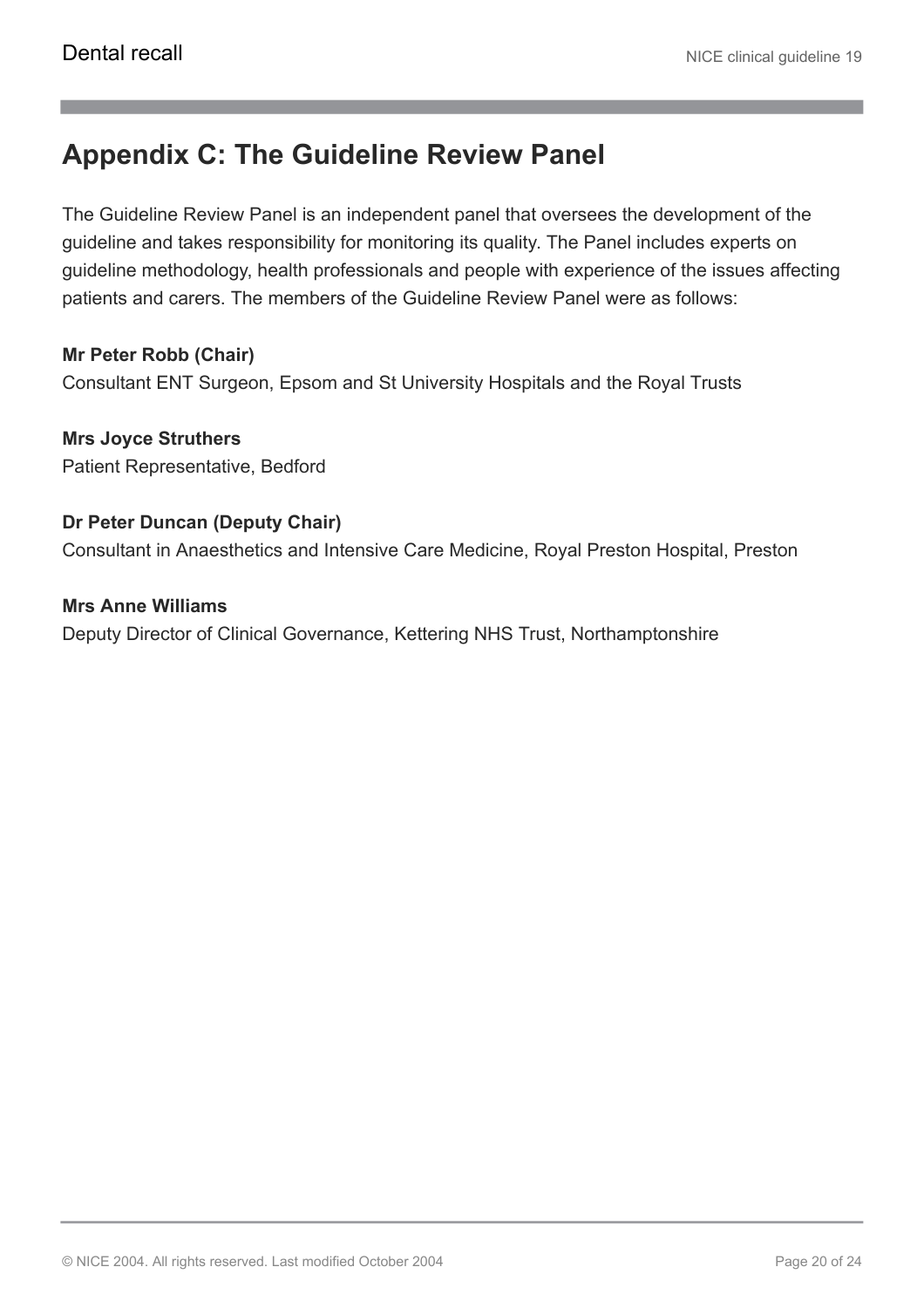## <span id="page-20-0"></span>**Appendix D: NHS England clinical care pathways: overview of oral health assessment and oral health review**

The [full guideline](http://guidance.nice.org.uk/CG19/Guidance/pdf/English) contains a care pathway and overview of oral health assessment oral health review.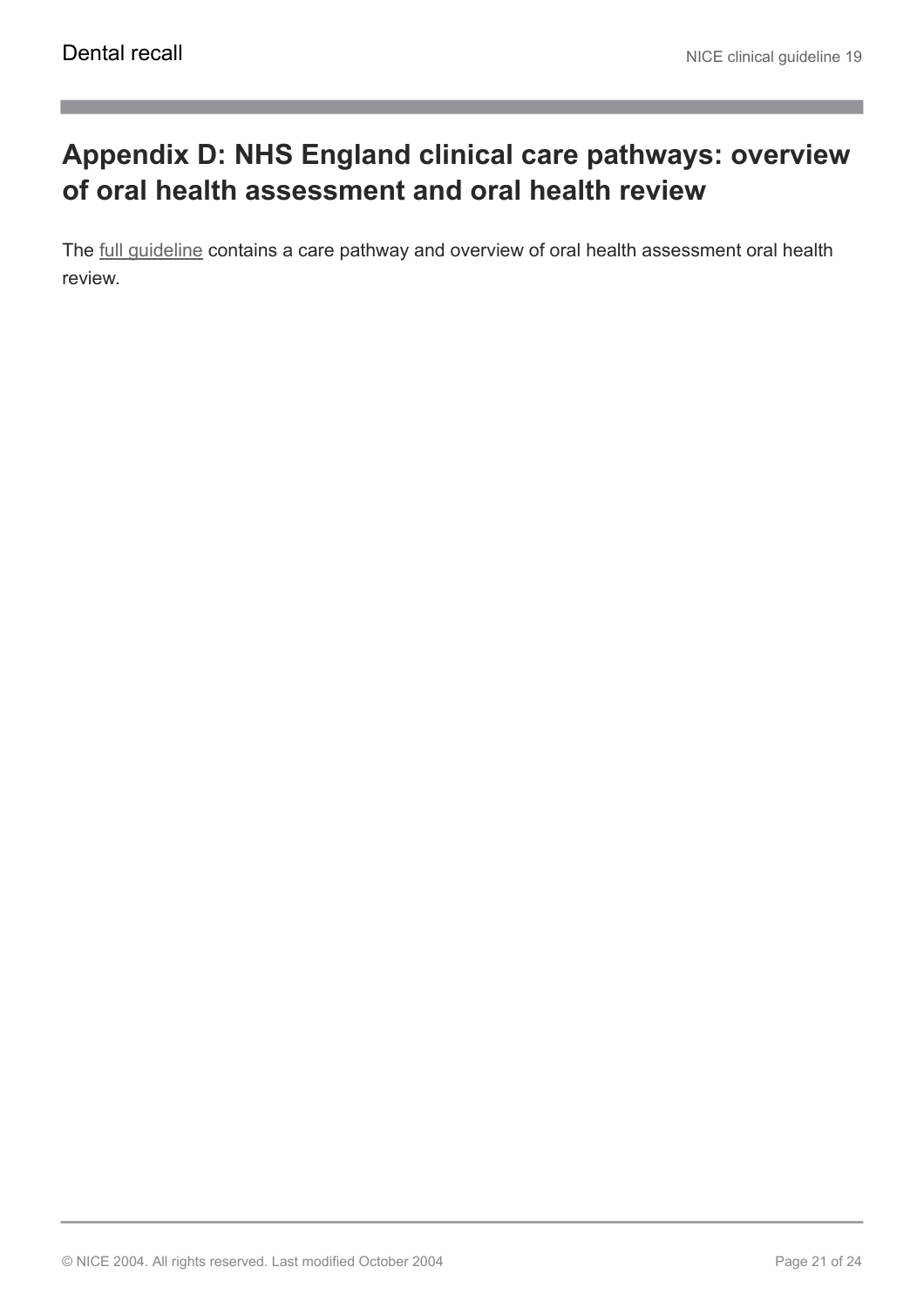### <span id="page-21-0"></span>**Appendix E: Implementing the guideline recommendations**

The [full guideline](http://guidance.nice.org.uk/CG19/Guidance/pdf/English) contains information about implementing the guideline recommendations.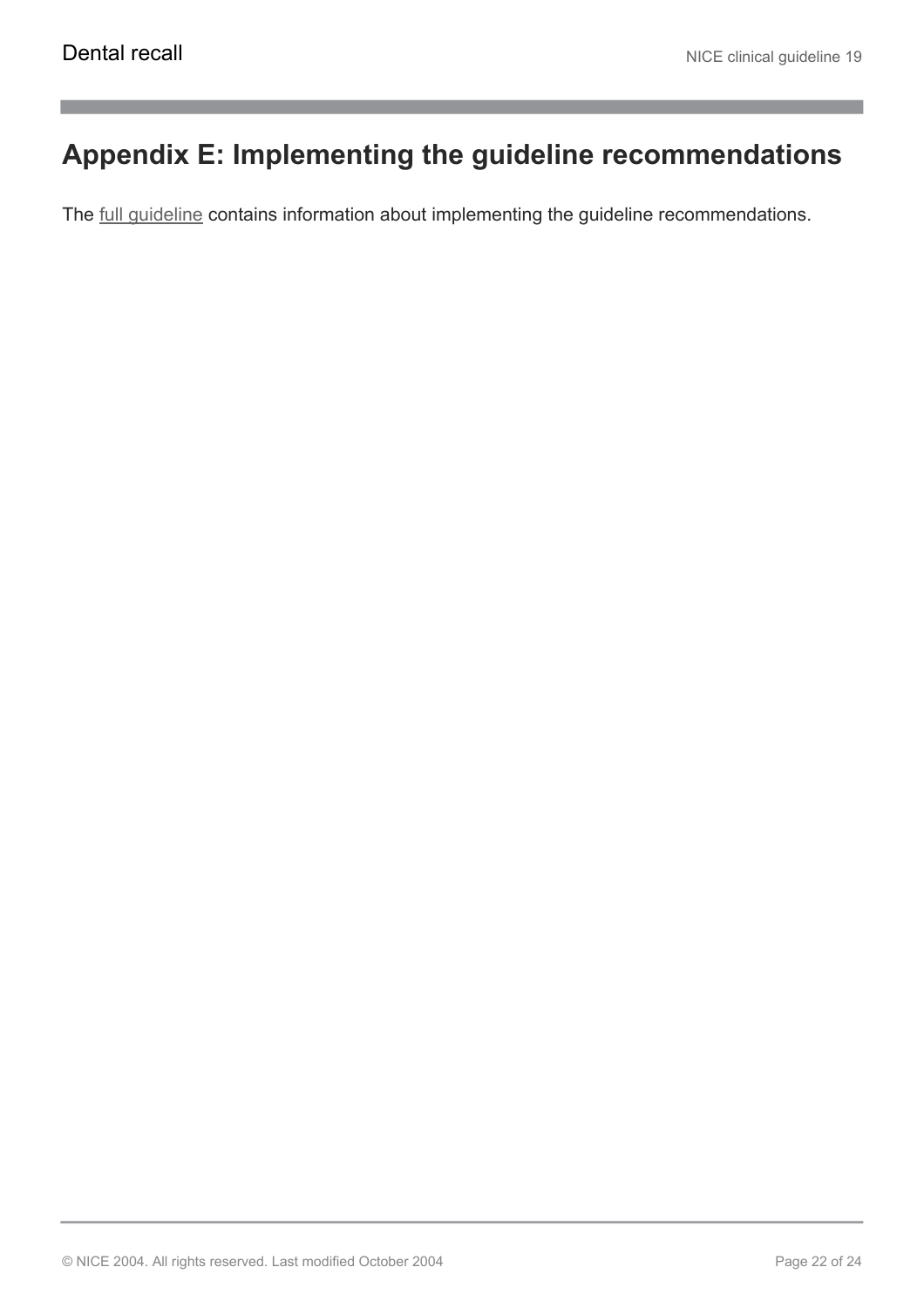### <span id="page-22-0"></span>**About this guideline**

NICE clinical guidelines are recommendations about the treatment and care of people with specific diseases and conditions in the NHS in England and Wales.

The guideline was developed by the National Collaborating Centre for Acute Care. The Collaborating Centre worked with a group of healthcare professionals (including consultants, GPs and nurses), patients and carers, and technical staff, who reviewed the evidence and drafted the recommendations. The recommendations were finalised after public consultation.

The methods and processes for developing NICE clinical guidelines are described in [The](http://www.nice.org.uk/aboutnice/howwework/developingniceclinicalguidelines/clinicalguidelinedevelopmentmethods/clinical_guideline_development_methods.jsp) [guidelines manual.](http://www.nice.org.uk/aboutnice/howwework/developingniceclinicalguidelines/clinicalguidelinedevelopmentmethods/clinical_guideline_development_methods.jsp)

The recommendations in this guideline were graded according to the quality of the evidence they were based on. The gradings are available in the [NICE guideline](http://guidance.nice.org.uk/CG19/Guidance/pdf/English) and are not shown in this web version.

We have produced [information for the public](http://publications.nice.org.uk/ifp19) explaining this guideline. Tools to help you put the guideline into practice and information about the evidence it is based on are also [available.](http://guidance.nice.org.uk/CG19)

#### **Changes after publication**

January 2012: minor maintenance

December 2013: minor maintenance

#### **Your responsibility**

This guidance represents the view of NICE, which was arrived at after careful consideration of the evidence available. Healthcare professionals are expected to take it fully into account when exercising their clinical judgement. However, the guidance does not override the individual responsibility of healthcare professionals to make decisions appropriate to the circumstances of the individual patient, in consultation with the patient and/or guardian or carer, and informed by the summary of product characteristics of any drugs they are considering.